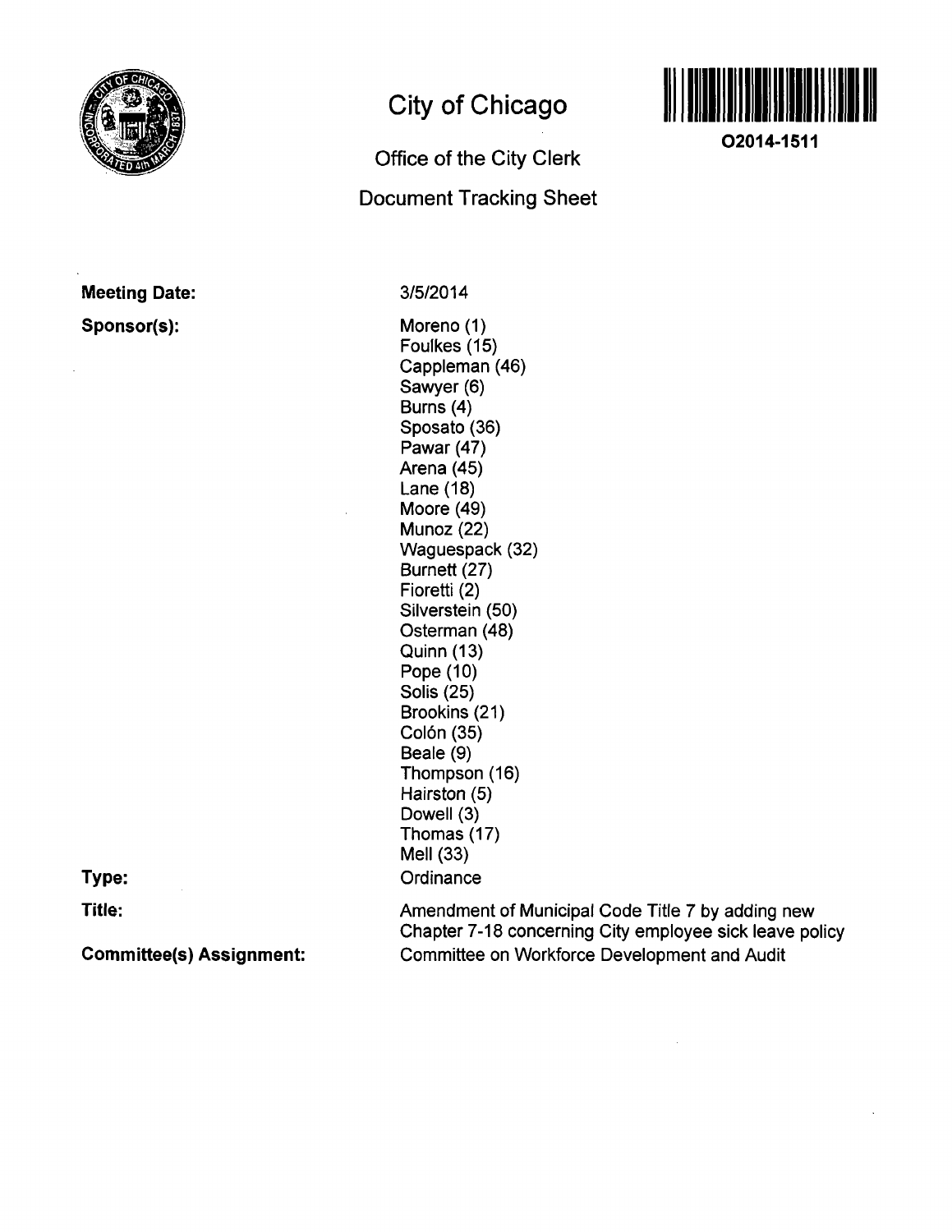**ORDINANC E** 

WURKFURCE<br>Development

WHEREAS, Throughout the year, employees in every industry occasion the need for time away from the workplace to tend to their health or the health of their family. Parents and guardians without paid sick days must lose income and risk losing their jobs when a child is ill or needs medical care; and

WHEREAS, in Chicago forty-three percent of private sector workers are without any paid sick time; and

WHEREAS, Providing the right to earned sick time not only has a positive effect on the health of the employees and their family members but also the health of their fellow workers and the public at large by limiting the exposure to spread of and disease. The largest national survey of U.S. restaurant workers found that two-thirds of restaurant waitstaff and cooks have come to work sick; and

WHEREAS, parents who don't have paid sick time are more than twice as likely as parents with paid sick time to send a sick child to school or daycare, and five times as likely to report taking their child or a family member to a hospital emergency room because they were unable to take time off work during their regular work hours; and

WHEREAS, eamed sick time will reduce health care expenditures by promoting access to primary and preventive care. Nationally, providing all workers with paid sick time would result in \$1.1 billion in annual savings in hospital emergency department costs; and

WHEREAS, Many employers already recognize that a healthy workforce generates higher productivity as well as the retention of valued employees and thus currently have a sick leave policy in place. Replacing workers can cost anywhere from 25 to 200 percent of an employee's annual compensation; and

WHEREAS, nearly one in four American women report domestic violence by an intimate partner at some point in their lives, nearly one in five women have been raped in their lifetime, and nearly one in six women have been stalked in their lifetime. Many workers, men and women, need time off to care for their health after these incidents or to find solutions, such as a protective order or new housing, to avoid or prevent further domestic or sexual violence. Without paid time off, victims are in grave danger of losing their jobs, and loss of employment can be devastating when victims need economic security to ensure their and their children's safety; and

WHEREAS, Other municipalities such as Jersey City, New York City, San Francisco, Seattle and Portland have passed legislation requiring some minimal paid sick leave policy for employees within their Jurisdictions; and

WHEREAS, At a time when the economy shows significant signs of improvement, it behooves this legislative body to promulgate regulations requiring at least a minimal sick leave policy to promote and protect the health and well-being of the working citizens of this city, now therefore

## BE IT ORDAINED BY THE CITY OF CHICAGO CITY COUNCIL:

SECTION 1. A new Chapter 7-18 of the Municipal Code of the City of Chicago is hereby added as follows:

7-18-000 Short title.

This Chapter shall be referred to as the Chicago Eamed Sick Time Ordinance.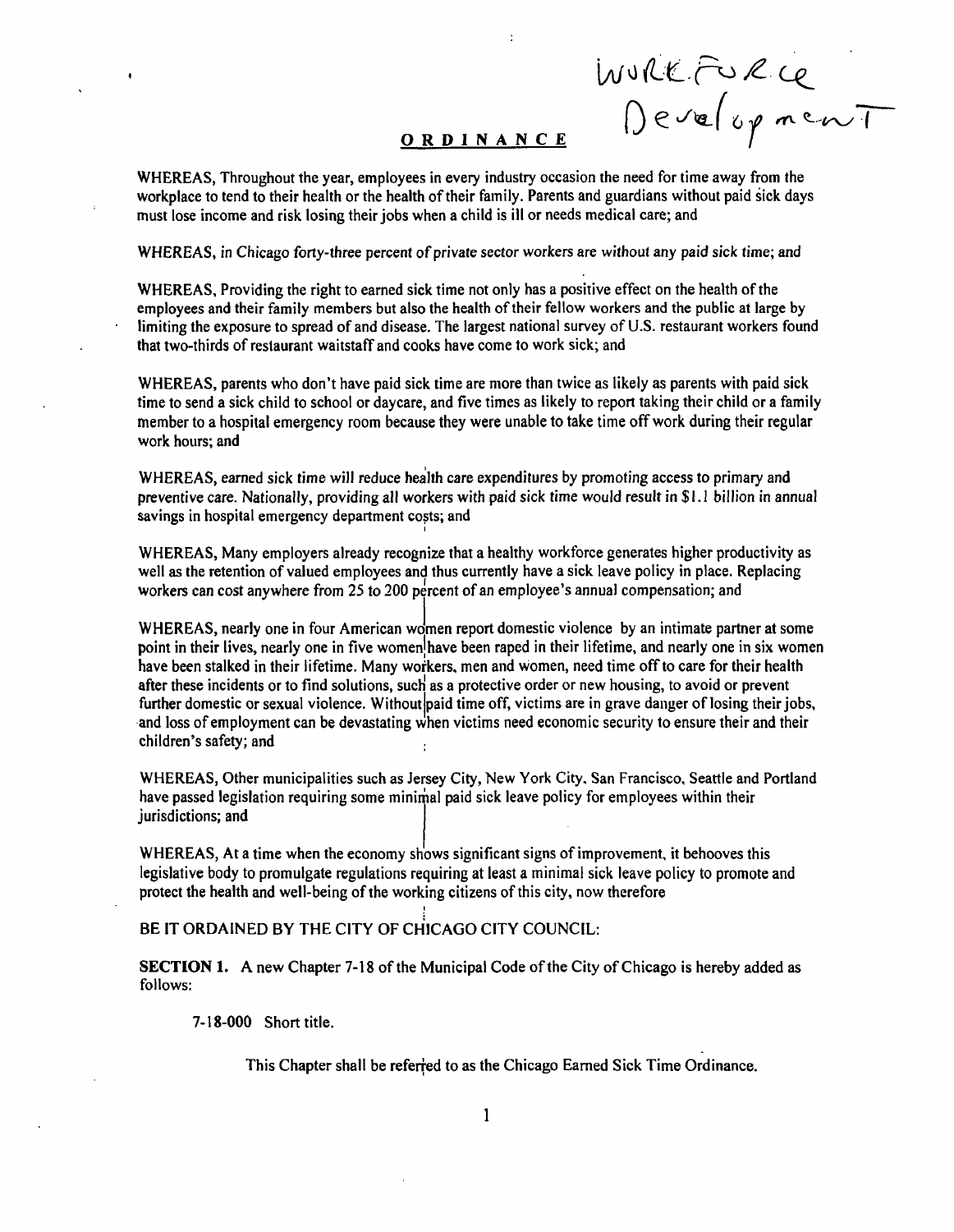#### **7-18-005 Definitions.**

**When used in this Chapter, the following terms have the stated definitions:** 

**"Agency" shall mean the Chicago Commission on Human Relations.** 

**"Calendar year" shall mean a regular and consecutive twelve-month period.** 

**"Domestic partner" shall mean any person who has a registered domestic partnership or qualifies as such under the provisions outlined in** 

**Section 2-152-072 of the municipal code or the Illinois Religious Freedom Protection and Civil Union Act, 750 ILCS 75/1 et seq.** 

**"Domestic worker" shall mean any employee who works in a home or residence or any other location the domestic work is performed for the purpose of caring for a child, as a companion to a sick, convalescing or elderly person, housekeeping, or providing any other domestic service for one employer for more than eighty hours within 120 days on a full-time or part-time basis.** 

**"Earned sick time" shall mean time that is provided by an employer to an employee that can be used for the purposes described in section 7-18-015a) of this Chapter and is compensated at the same rate and with the same benefits, including health care benefits, as the employee regularly earns during hours worked, and in no case shall the houriy wage be less than that provided under the Illinois minimum wage in 820 ILCS 105 et seq. An employee engaged in an occupation in which gratuities have customarily and usually constituted and have been recognized as part of the remuneration for hire purposes shall be paid by their employer at least the full Illinois minimum wage for earned sick time taken.** 

**"Employee" shall mean any persons hired for monetary compensation for more than eighty hours within 120 days who performs work on a full-time or part-time basis within the City of Chicago.** 

**"Employer" shall mean any person who hires the services of an employee or domestic**  worker who performs work on a full-time or part-time basis within the City of Chicago. **"Family member" shall mean an employee's child, legal guardian or ward, spouse, domestic partner or parent, or the child, legal guardian or ward, or parent of an employee's spouse or domestic partner, sibling, grandparent, or grandchild. A child includes not only a biological relationship but also a relationship resulting from an adoption, step-relationship, and/or foster care relationship, or a child to whom the employee stands in loco parentis. A parent includes a biological, foster, stepparent or adoptive parent or legal guardian of an employee, or a person who stood in loco parentis when the employee was a minor child.** 

**"Health care provider"" shall mean any person licensed under Illinois statutes to provide medical or emergency services, including, but not limited to, doctors, nurses and emergency room personnel.** 

**"Retaliation" shall mean any threat, discipline, discharge, demotion, suspension, reduction in employee hours, or any other adverse employment action against any employee for exercising or attempting to exercise any right guaranteed under this Chapter.** 

**"Small employer" shall mean an employer for which fewer than ten persons work for compensation during a given week. In determining the number of persons performing work for an employer during a given week, all persons performing work for compensation on a full-time, part-time, or temporary basis shall be counted, including persons made available to work through the services of a temporary services or staffing agency or similar entity.**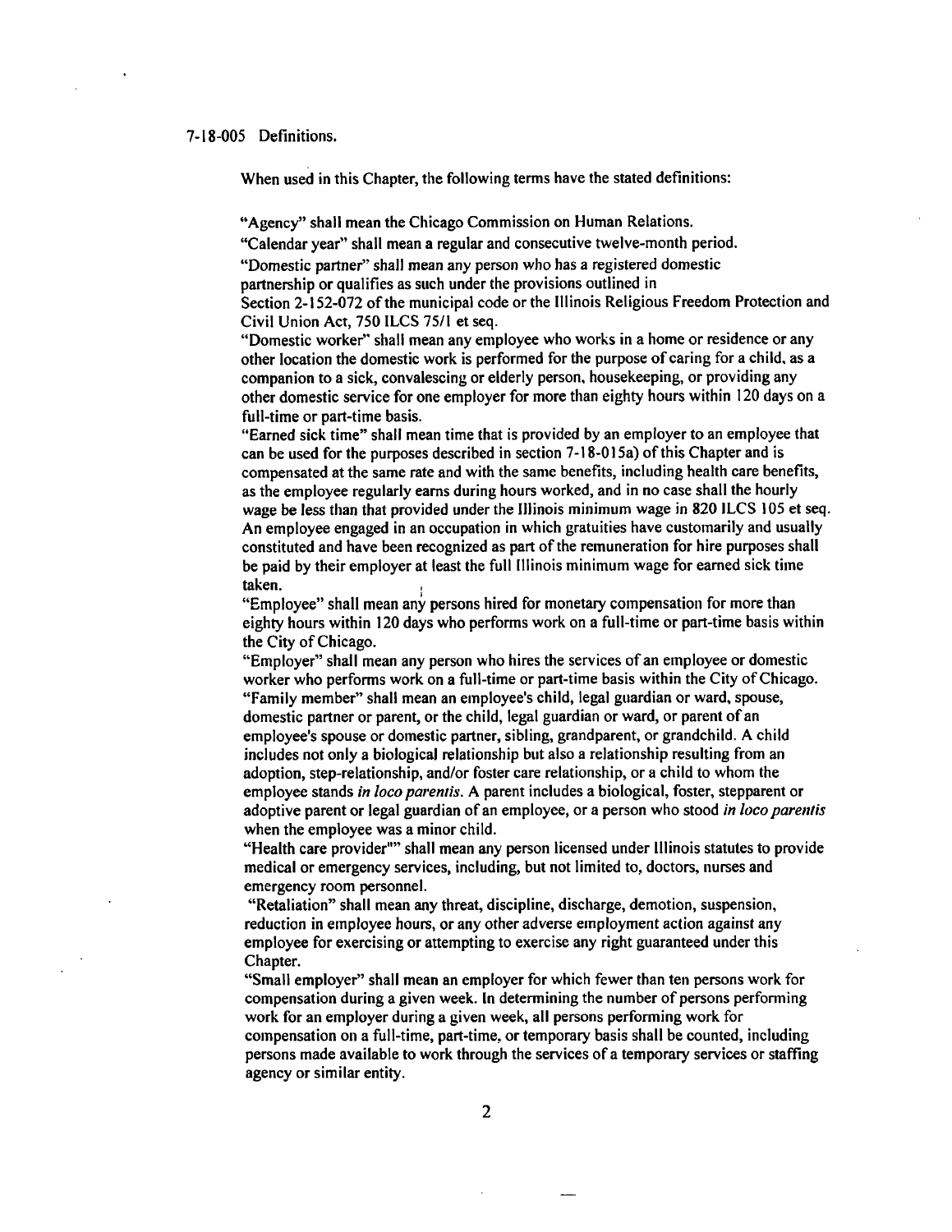**"Spouse" shall mean a person to whom an employee is legally married as defined by Illinois statute.** 

### **7-18-010 Right to eamed sick time.**

- **(a) For employees, eamed sick time as provided pursuant to this Chapter shall begin to accrue at the commencement of employment or on the effective date of this local law, whichever is later, and an employee shall be entitled to begin using sick time on the one hundred twentieth calendar day following commencement of his or her employment or on the one hundred twentieth calendar day following the effective date of this local law, whichever is later.**
- **(b) For every 30 hours worked after eamed sick time begins to accrue for an employee, the employee shall accrue one hour of earned sick time. Eamed sick time shall accrue only in hourly increments. There shall be no fractional accruals. Employees shall determine how much eamed sick time they need to use, provided that employers may set a reasonable minimum increment for the use of sick time not to exceed four hours per day.**
- **(c) Employees who are exempt from overtime requirements under 29 U.S.C. 213(a)( I) of the Federal Fair Labor Standards Act will be assumed to work 40 hours in each work week for purposes of eamed sick time accrual unless their normal work week is less than 40 hours, in which case eamed sick time accrues based upon that normal work week.**
- **(d) For employees of small employers, that include domestic workers, there shall be a cap of 40 hours of acjcmed eamed sick time unless the employer selects a higher limit. For employeesiof other employers, that include domestic workers, there shall be a cap of 72 hours of accrued earned sick time unless the employer selects a higher limit. Accrued eamed sick time for employees carries over from year to year but is limited to the aforementioned caps unless the employer selects a higher limit. The 12-month period for an employee shall be calculated from the date the employee was entitle|d to begin using sick time.**
- **(e) If an employer has a paid leave policy that makes available to employees an amount of paid leave that may be used for the same purposes as earned sick time and that is sufficient to meet the requirements for accrued earned sick time under**  this Chapter, the employer is not required to provide additional paid leave.
- **(f) All or any portion of the applicable requirements of this Chapter shall not apply to any employee covered by a bona fide collective bargaining agreement to the extent that 1) such requirements are expressly waived in the collective bargaining agreement in clear and unambiguous language, and 2) such collective bargaining agreement provides for a comparable benefit for the employees covered by the collective bargaining agreement that is sufficient to meet the requirements for accrued eamed sick time under this Chapter.**
- **(g) An employer is not required to provide financial or other reimbursement to an employee upon the employee's termination, resignation, retirement, or other separation from employment, for accrued earned sick time that the employee has not used.**
- **7-18-15 Use of earned sick time.** 
	- **a.) An employee may use; earned sick time when**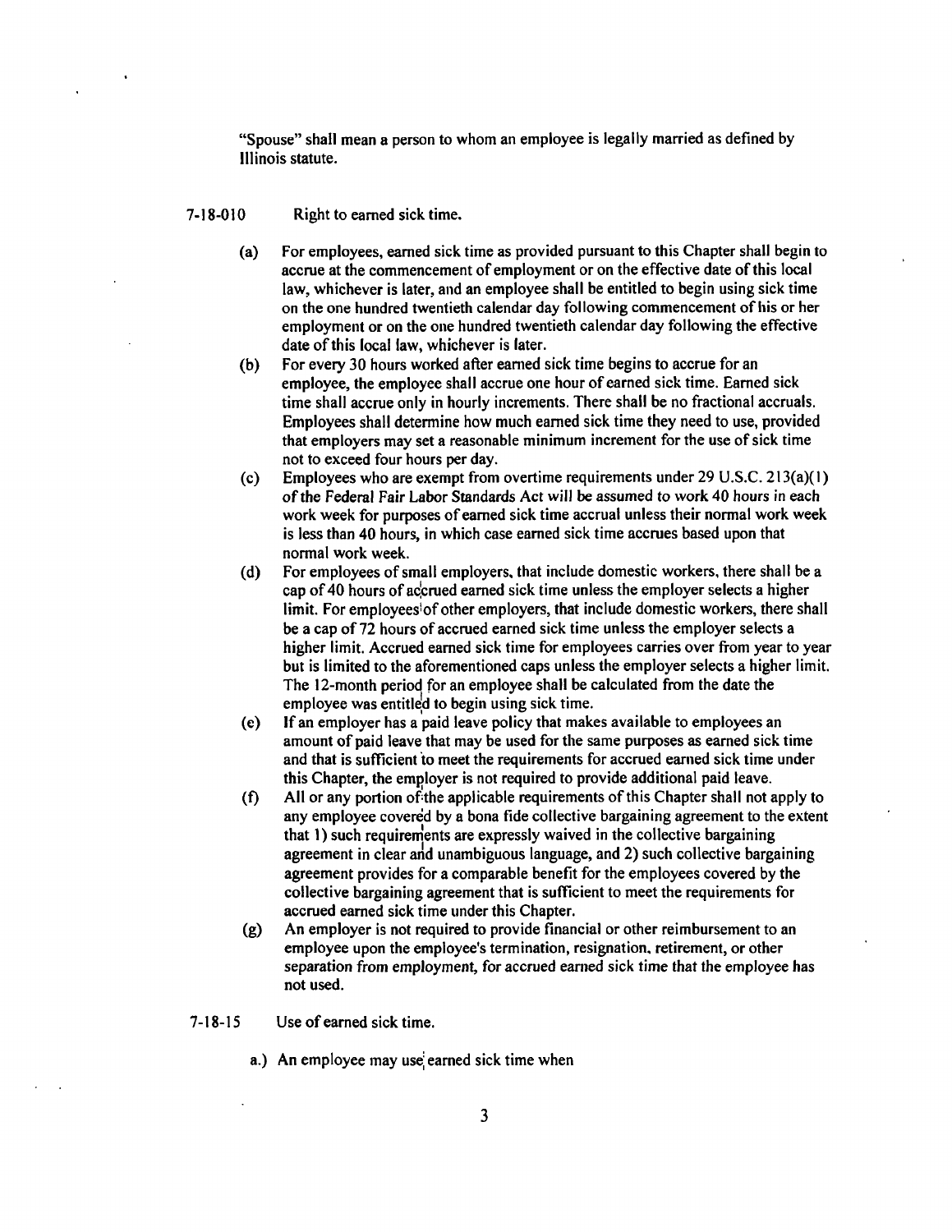- **i**. he or she is ill or injured or for the purpose of the employee's receiving **medical care, treatment, diagnosis or preventive medical care;**
- **he or she or the employee's family member is the victim of domestic violence as defmed in Section 103(3) of the Illinois Domestic Violence Act of 1986 or sexual violence as defined under the Illinois Criminal Code of 2012 Article 11 and Sections 12-7.3, 12-7.4, and 12-7.5;**



- **iii. a family member is ill or injured, or to care for a family member receiving medical care, treatment, diagnosis, or preventive medical care;**
- **iv. an employee's place of business is closed by order of a public official due to a public health emergency or an employee's need to care for a child whose school or place of care has been closed by order of a public official due to a public health emergency.**
- **b. ) An employer may not require, as a condition of an employee's taking earned sick time, that the employee search for or find a replacement worker to cover the hours during which the employee is on eamed sick leave.**
- **c. ) An employer may require employees to give not less than 7 days notice before the date that earned sick time is to begin for an absence from work that is foreseeable.**
- **d. ) For an absence of more than three consecutive work days, an employer may require certification that the use of sick time was authorized by subsection a.) of this section. For time used pursuant to subsections a.)i.)or iii.), documentation signed by a licensed health care provider indicating the need for the amount of time taken shall be considered acceptable documentation and an employer shall not require that such documentation specify the nature of the employee's or the employee's family member's injury, illness or condition, except as required by law. For time used**  pursuant to subsection a.)ii.), a police report, court document, or signed statement from an attorney, a member of the clergy, or a victim services advocate shall be **considered acceptable documentation. The employee shall choose which document shall be submitted, and no more than one document shall be required to be submitted if the leave time is related to the same incident of violence or the same perpetrator. The employer shall not delay the commencement of leave taken for purposes of subsections a.)i.), ii.) or iii.) nor delay pay for this period on the basis that the employer has not yet received the notification.**
- **e. ) Nothing in this Chapter shall be construed to prohibit an employer from taking disciplinary action, up to and including termination, against a worker who uses sick time provided pursuant to this Chapter for purposes other than those described in this section.**

**7-18-020 Retaliation prohibited.**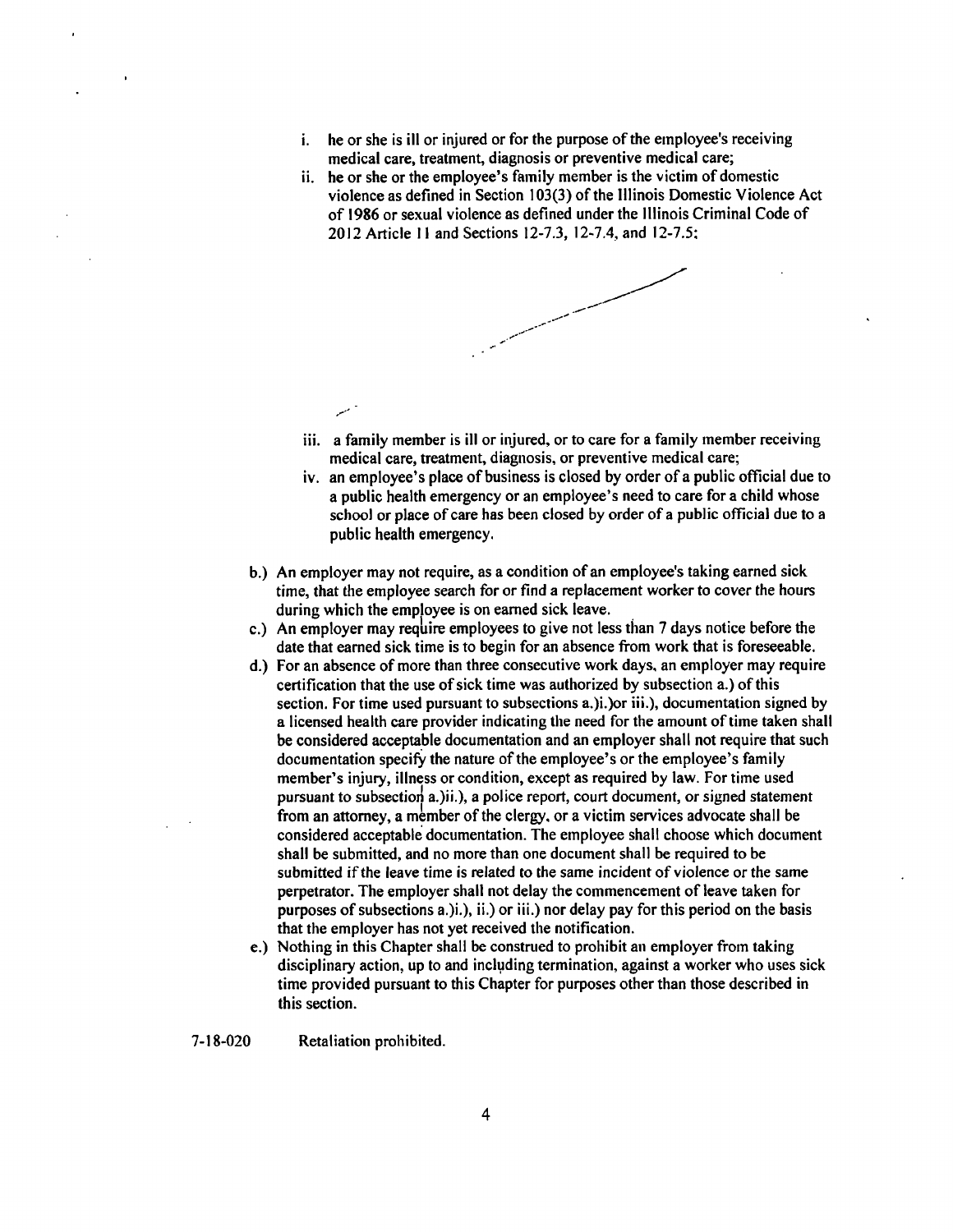- **(a) It shall be unlawful for an employer or any other person to interfere with, restrain, or deny the exercise of, or the attempt to exercise, any right protected under this Chapter.**
- **(b) It shall be unlawful for an employer or any other person to discharge, threaten to discharge, demote, suspend, or in any manner discriminate or take adverse action against any person in retaliation for exercising rights protected under this Chapter. Such rights include but are not limited to the right to use or attempt to use earned sick time pursuant to this Chapter, the right to file a complaint or inform any person about any employer's alleged violation of this Chapter, the right to cooperate with investigations of alleged violations of this Chapter, and the right to inform any person of his or her potential rights under this Chapter.**
- **(c) It shall be unlawful for an employer's absence control policy to count eamed sick time taken under this Chapter as an absence that may lead to or result in discipline,**  discharge, demotion, suspension, or any other adverse activity.
- **(d) There shall be a rebuttable presumption of unlawful retaliation under this section whenever an employer takes adverse action against a person within 90 days of when that person: a) files a complaint with the Agency or a court alleging a violation of any provision of this section; b) informs any person about an employer's alleged violation of this section; c) cooperates with the Agency or other persons in the investigation or prosecution of any alleged violation of this section; or d) informs any person of his or her rights under this section.**
- **7-18-25 Notice and Posting.** 
	- **a. ) Employers shall give notice that employees are entitled to earned sick time, the amount, terms of its use guaranteed under this Chapter, that retaliation is prohibited for requesting or using leave, that filing a complaint or bringing a civil action is allowed if sick time as required by this Chapter is denied or delayed by the employer.**
	- **b. ) An employer shall provide an employee at the commencement of employment with written notice of such employee's right to sick time as described under this subsection a.)**
	- **c. ) Employers may comply with this subsection a) by displaying a poster in a conspicuous and accessible place in each establishment where such employees are employed. The Agency shall create and make available to employers posters that contain the information required under this subsection a) for employers' use in complying with this subsection.**
	- **d. ) An employer who willfully violates the notice and posting requirements of this section shall be subject to a civil fine in an amount not to exceed \$100 for each separate offense.**

## **7-18-030 Employer Records.**

**Employers shall retain records documenting hours worked by employees and paid eamed sick time taken by employees, for a period of three years, and shall allow the Agency access to such records, with appropriate notice and at a mutually agreeable time, to monitor compliance with the requirements of this Chapter. If the employer does not maintain or retain adequate records of employee hours worked and eamed sick time taken, or does not allow the Agency reasonable access to such records, it shall be presumed that the employer has violated this Chapter, absent clear and convincing evidence otherwise.**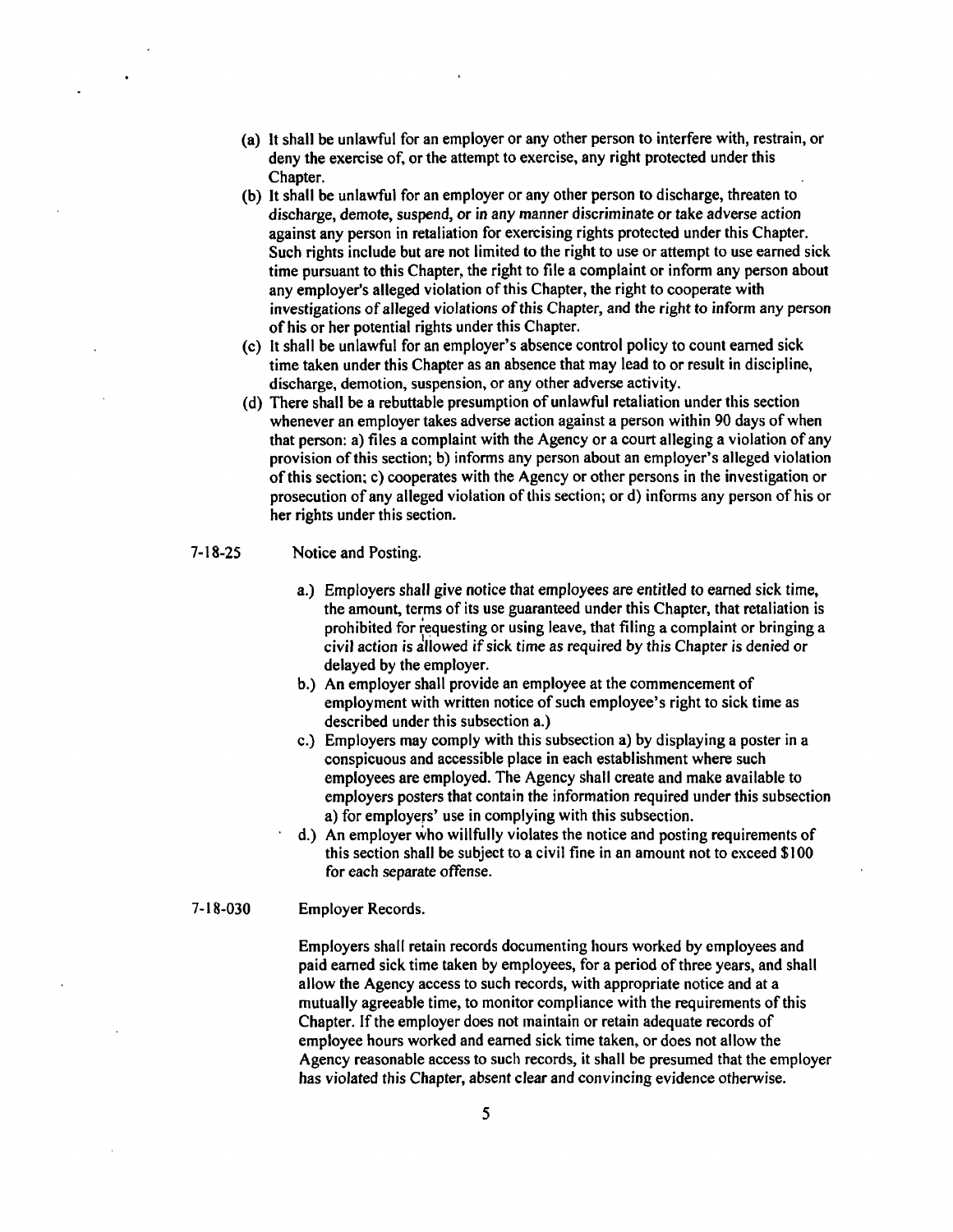#### **7-18-035 Other legal requirements.**

- **a. ) This Chapter provides minimum requirements pertaining to sick time and shall not be construed to preempt, limit or otherwise affect the applicability of any other law, regulation, rule, requirement, policy or standard that provides for greater accrual or use by employees of sick leave or time, whether paid or unpaid, or that extends other protections to employees.**
- **b. ) Nothing in this Chapter shall be construed as creating or imposing any**  requirement in conflict with any federal or state law, rule or regulation, nor **shall anything in this Chapter be construed to diminish or impair the rights of an employee or employer under any valid collective bargaining agreement.**

#### **7-18-040 Enforcement and penalties.**

- **(a) The commissioner of the Agency shall administer this Chapter and promulgate regulations for the enforcement of this Chapter.**
- **(b) For the first instance of eamed sick time taken by an employee but not compensated by the employer that relief to the employee shall be three times the wages that should have been paid under this Chapter or two hundred fifty dollars, whichever is greater.**
- **(c) For the first instance of eamed sick time requested by an employee but unlawfully denied by the employer and not taken by the employee or unlawfully conditioned upon searching for or finding a replacement worker, or for the first instance an employer requires an employee to work additional hours without the mutual consent of such employer and employee in violation of this Chapter to make up for the original hours during which such employee is absent pursuant to this Chapter: five hundred dollars to be paid lo the employee.**
- **(d) For the first instance of unlawful retaliation not including discharge from employment: full compensation including wages and benefits lost, and five hundred dollars to be paid to the employee and equitable relief as appropriate.**
- **(e) Forthe first instance of unlawful discharge from employment: full compensation including wages and benefits lost, and two thousand five hundred dollars to paid to the employee and equitable relief, including reinstatement, as appropriate.**
- **(f) Any entity or person found to be in violation of the provisions of this Chapter shall be liable for a fine to the city ofChicago not to exceed five hundred dollars**  for the first violation.
- (g) An employer shall be additionally liable to the aggrieved person(s) if it is found **that the employer's conduct is repeated. A repeated violation is where there is**  more than one violation of any of the provisions of this Chapter against an **employee, or there are one or more violations of any of the provisions of this Chapter against more than one employee, as proven by a preponderance of the evidence. A repeated violation need not be a violation of the same provision of this Chapter. The fines for each repeated violation shall be doubled tor the second violation and tripled for each subsequent violation. In the case of one or more violations against more than one employee, the first instance shall be treated as a second violation for each employee.**
- **(h) Any person aggrieved by a violation of this Chapter may bring a civil action in a court of competent jurisdiction against an employer violating this Chapter. Such action may be brought whhout first filing an administrative complaint. The statute of limitations for a civil action brought pursuant to this Chapter shall be**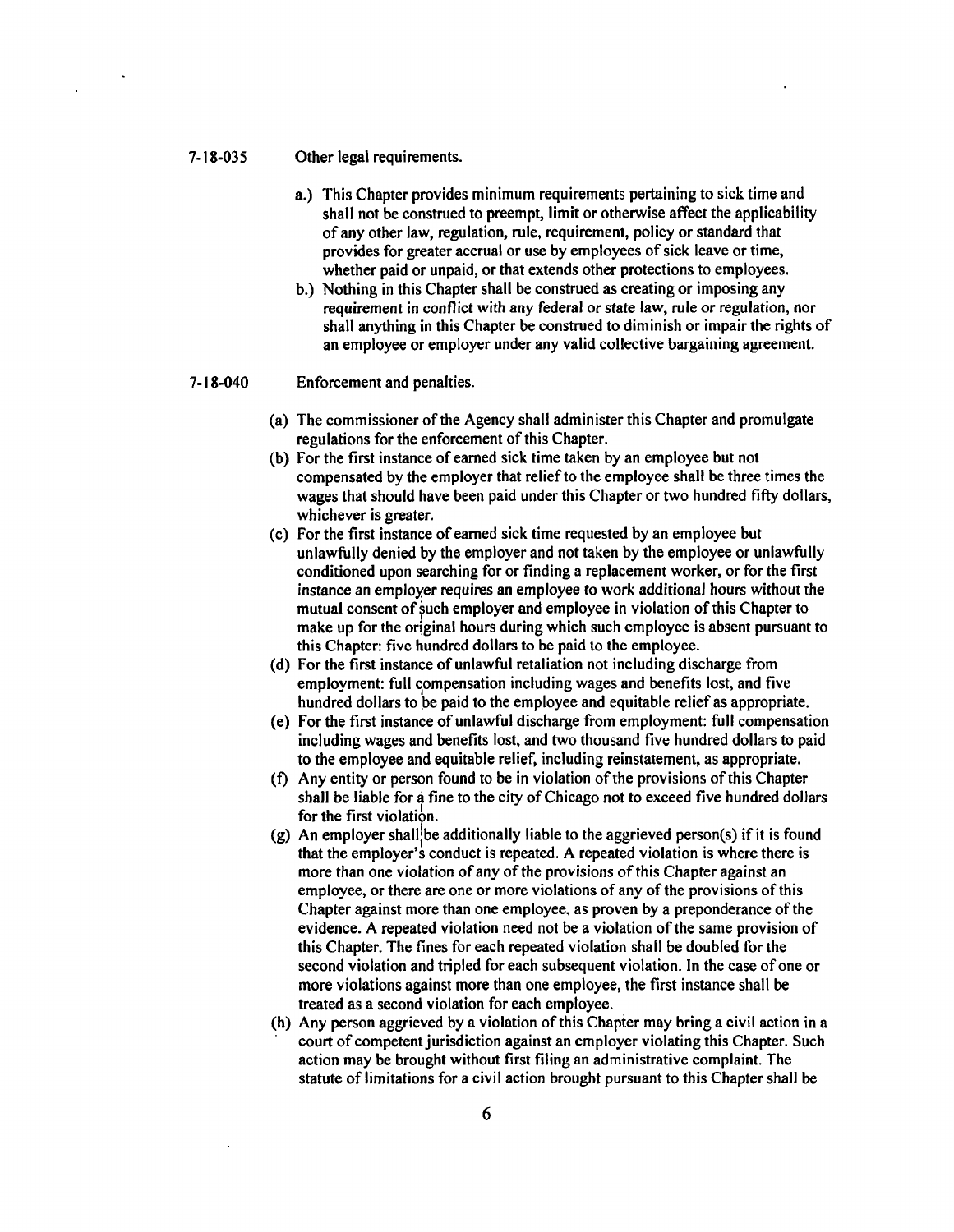**for a period of 3 years from the date of the last event constituting the alleged violation for which the action is brought. Upon prevailing in an action brought pursuant to this Chapter, aggrieved persons shall recover damages equal to the**  full amount of any unpaid sick time, wages, salary, employment benefits, or other compensations denied or lost to such persons by reason of the violation, the **interest on that amount calculated at the prevailing rate, such equitable relief as may be appropriate, including reinstatement and any actual damages suffered as the result of the employer's violation of this Chapter plus an equal amount of liquidated damages. Aggrieved persons shall also be entitled to costs and**  reasonable attorney's fees, and other costs of the action.

#### **7-18-045 Effect of in val idity; severab ility.**

 $\ddot{\phantom{a}}$ 

**If an section, subdivision, paragraph, sentence, clause, phrase or other portion of this local law is, for any reason, declared unconstitutional or invalid, in whole or in part, by any court of competent jurisdiction, such portion shall be deemed severable, and such unconstitutionality or invalidity shall not affect the validity of the remaining portions of this local law, which remaining portions shall continue in full force and effect.** 

**SECTION 2. This ordinance shall be in full force and effect 60 days upon its passage and publication.**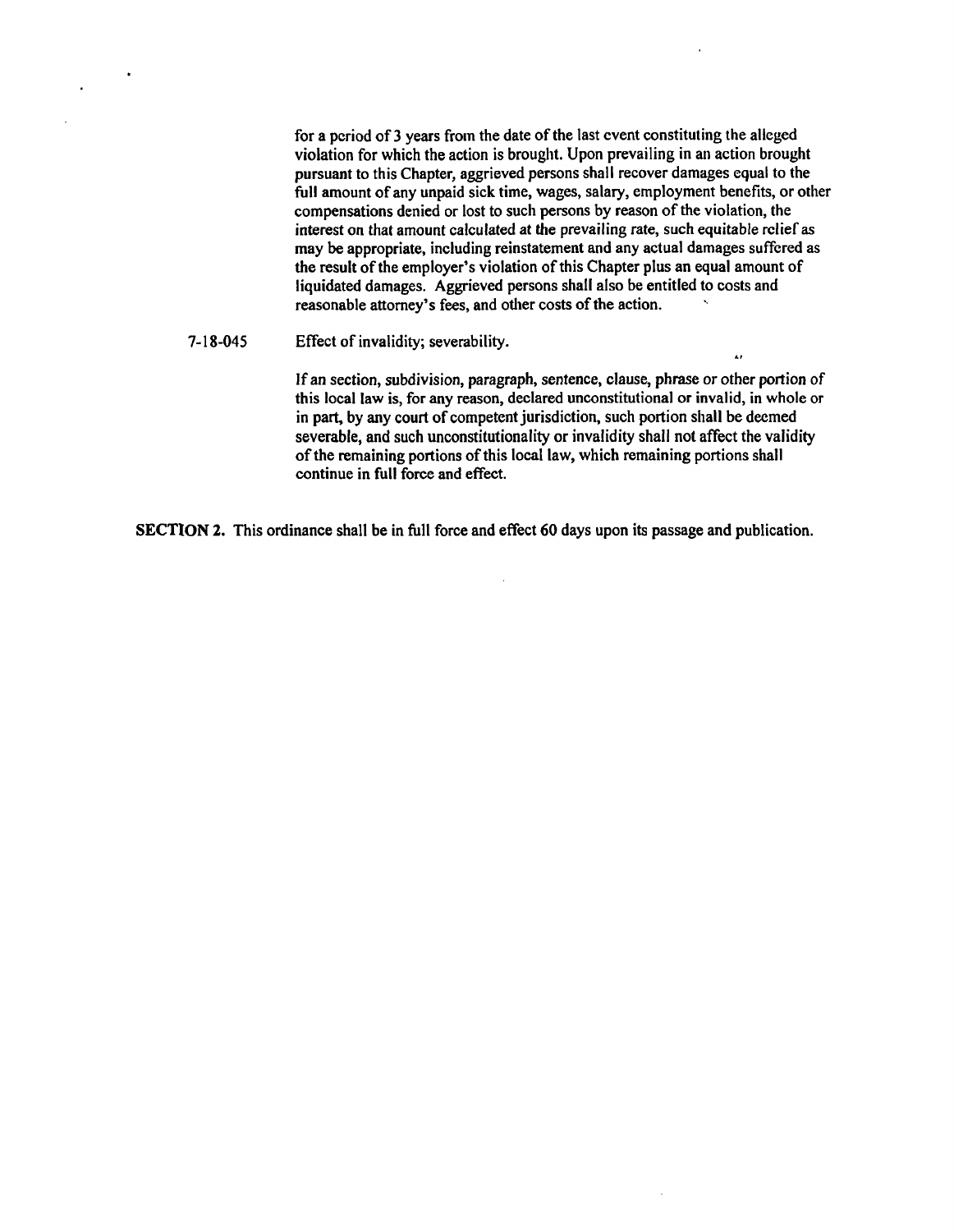**for a period of 3 years from the date of the last event constituting the alleged violation for which the action is brought. Upon prevailing in an action brought pursuant to this Chapter, aggrieved persons shall recover damages equal to the full amount of any unpaid sick time, wages, salary, employment benefits, or other compensations denied or lost to such persons by reason of the violation, the interest on that amount calculated at the prevailing rate, such equitable relief as may be appropriate, including reinstatement and any actual damages suffered as the result of the employer's violation of this Chapter plus an equal amount of liquidated damages. Aggrieved persons shall also be entitled to costs and reasonable attorney's fees, and other costs of the action.** 

 $\mathcal{I}$ 

#### **7-18-045 Effect of invalidity; severability.**

**If an section, subdivision, paragraph, sentence, clause, phrase or other portion of this local law is, for any reason, declared unconstitutional or invalid, in whole or in part, by any court of competent jurisdiction, such portion shall be deemed severable, and such unconstitutionality or invalidity shall not affect the validity of the remaining portions of this local law, which remaining portions shall continue in full force and effect.** 

**SECTION 2.** This ordinance shall be in full force and effect 60 days upon its passage and publication.

**Toni Foulkes** Proco Joe Moreno Alderman - 1ª Ward Alduman - 15th Word wL Ō,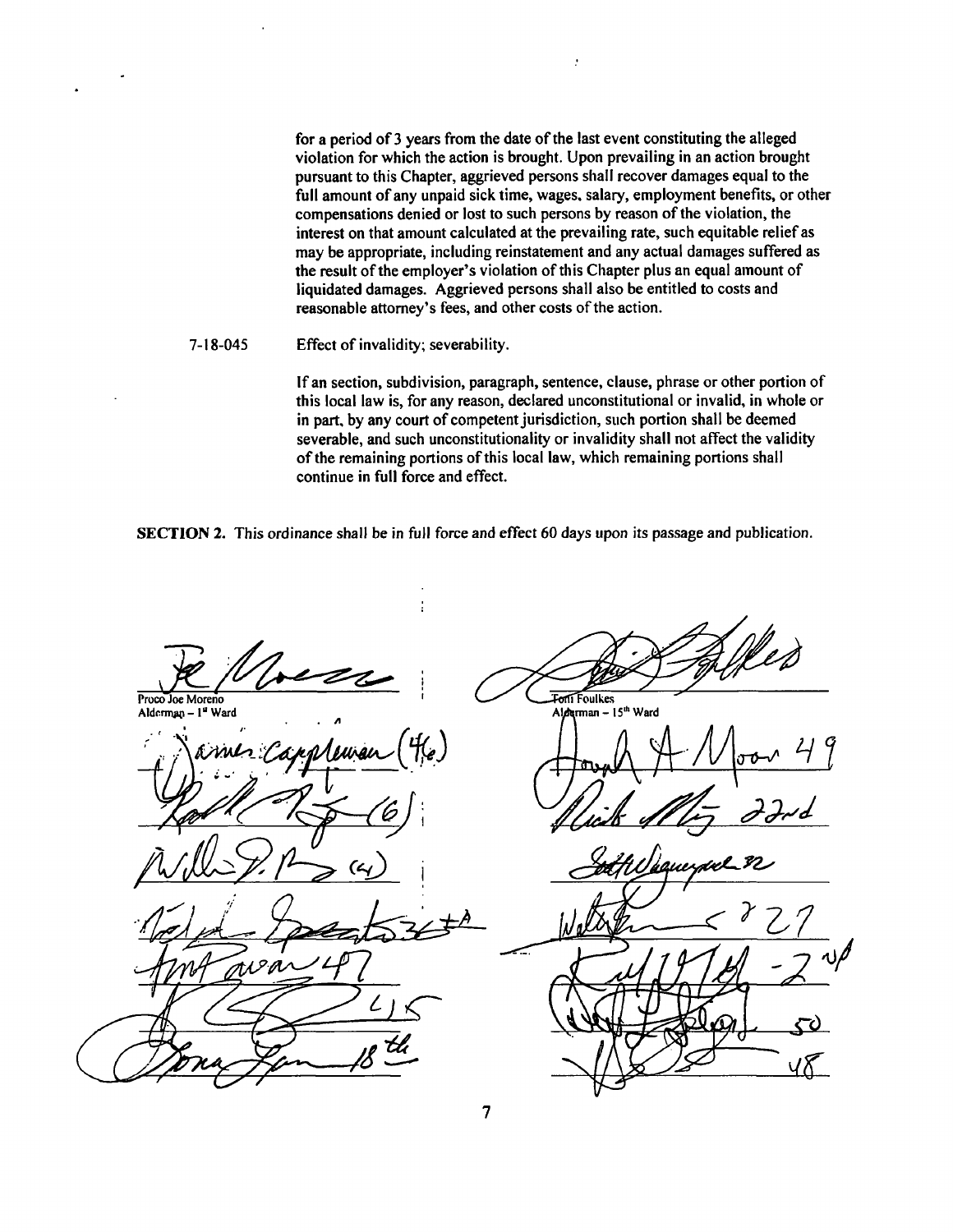$13$ m  $\mathcal{D}$  ه  $\mathcal{Z}$  $\mathbf{I}$  $\frac{1}{2}$  $\overline{\phantom{0}}$ 

 $m|6$ taunton 5

 $\sim 10^{11}$